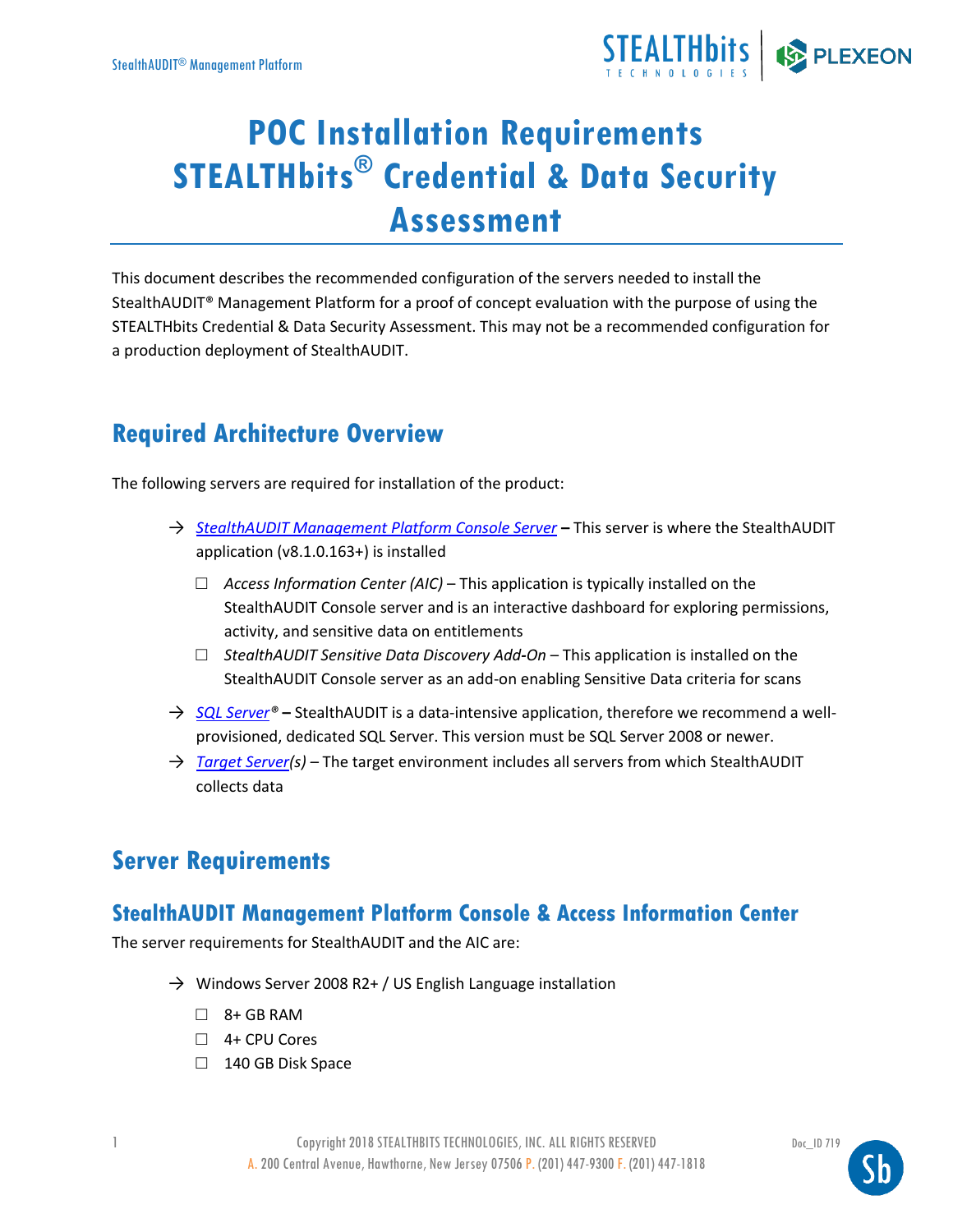

- $\rightarrow$  Internet Information Services (IIS) components installed as outlined in the Necessary IIS [Components](#page-5-0) list
- $\rightarrow$  .NET Framework 4.5 installed
- $\rightarrow$  SQL Server Native Client installed
- $\rightarrow$  100/1000 Mb Network Connection
- → Microsoft Silverlight installed (*Needed on client browser for viewing the AIC after installation*)
- → .NET Framework 3.5 installed (*For Sensitive Data Discovery only*)

#### **Permissions**

The following permissions are required to install and use the application:

 $\rightarrow$  Membership in the local Administrators group

**NOTE:** Role based access can be enabled for a least privilege user model.

#### **Additional Considerations**

The following are recommended for the StealthAUDIT Console server:

- → SQL Server Management Studio installed (O*ptional*)
- $\rightarrow$  Disable "System cryptography: Use FIPS compliant algorithms for encryption, hashing, and signing" Policy
- → Font "arial-unicode-ms" installed (*Needed for report Unicode character support*)
- $\rightarrow$  Reducing latency between the scanning server and the target device is highly recommended, especially if targeting NetApp® Data ONTAP® Cluster-Mode device(s)

**NOTE:** Additional hardware may be required, especially if the target Network Attached Storage (NAS) devices are not collocated with the StealthAUDIT Console server.

### <span id="page-1-0"></span>**SQL Server**

The server requirements for the SQL Server database are:

- $\rightarrow$  SQL Server 2008+ / US English Language Instance installation
	- $\Box$  16+ GB RAM
	- □ 8+ CPU Cores
	- □ 4 Disks:
		- o Operating System 160 GB
		- o SQL Database 380 GB

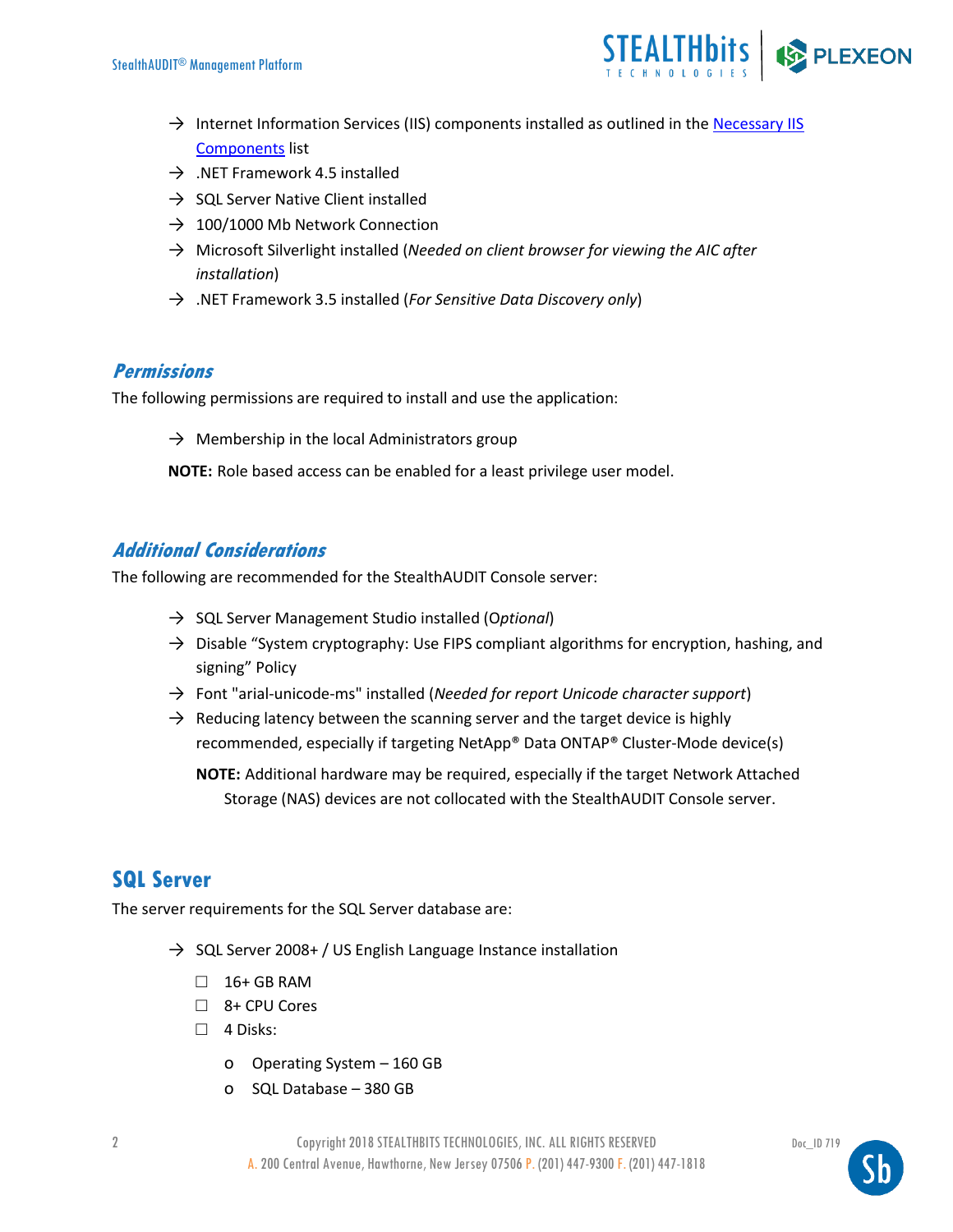

- o SQL Transaction Log 180 GB
- o SQL TEMP DB 360 GB

#### **Additional Requirements**

The following are additional requirements for the SQL Server:

- → *For File-level Auditing* SQL Server standard edition or higher required
- $\rightarrow$  All SQL Server databases configured to use 'Simple Recovery Model'

#### **Permissions**

The following permissions are required on the database are:

- $\rightarrow$  Database Owner
- $\rightarrow$  Provisioned to use Default Schema of 'dbo'

#### **Additional Considerations**

The following are recommended for the SQL Server:

- $\rightarrow$  The standard Autogrowth setting can cause StealthAUDIT job delays. Database growth is computationally intensive. While SQL Server is growing the database, no other activity can occur. If this option is employed, please speak with a STEALTHbits engineer to determine an appropriate setting for best performance.
- $\rightarrow$  Microsoft SQL Server supports TLS 1.2, which requires the StealthAUDIT Console server to have SQL Server Native Client installed.

### <span id="page-2-0"></span>**Target Servers (To Be Scanned)**

The server requirements are dependent upon the type of host being targeted:

- $\rightarrow$  Active Directory Domain Controllers:
	- $\Box$  .NET Framework 4.5 installed
	- □ *WINRM Service* installed
- $\rightarrow$  File System Target Hosts:
	- □ Enable Remote Registry Service (*For Applet deployment, Activity Auditing , or when targeting Windows File System Clusters*)
	- □ .NET Framework 3.5 (*For Sensitive Data Discovery when running the File System Solution in Applet only*)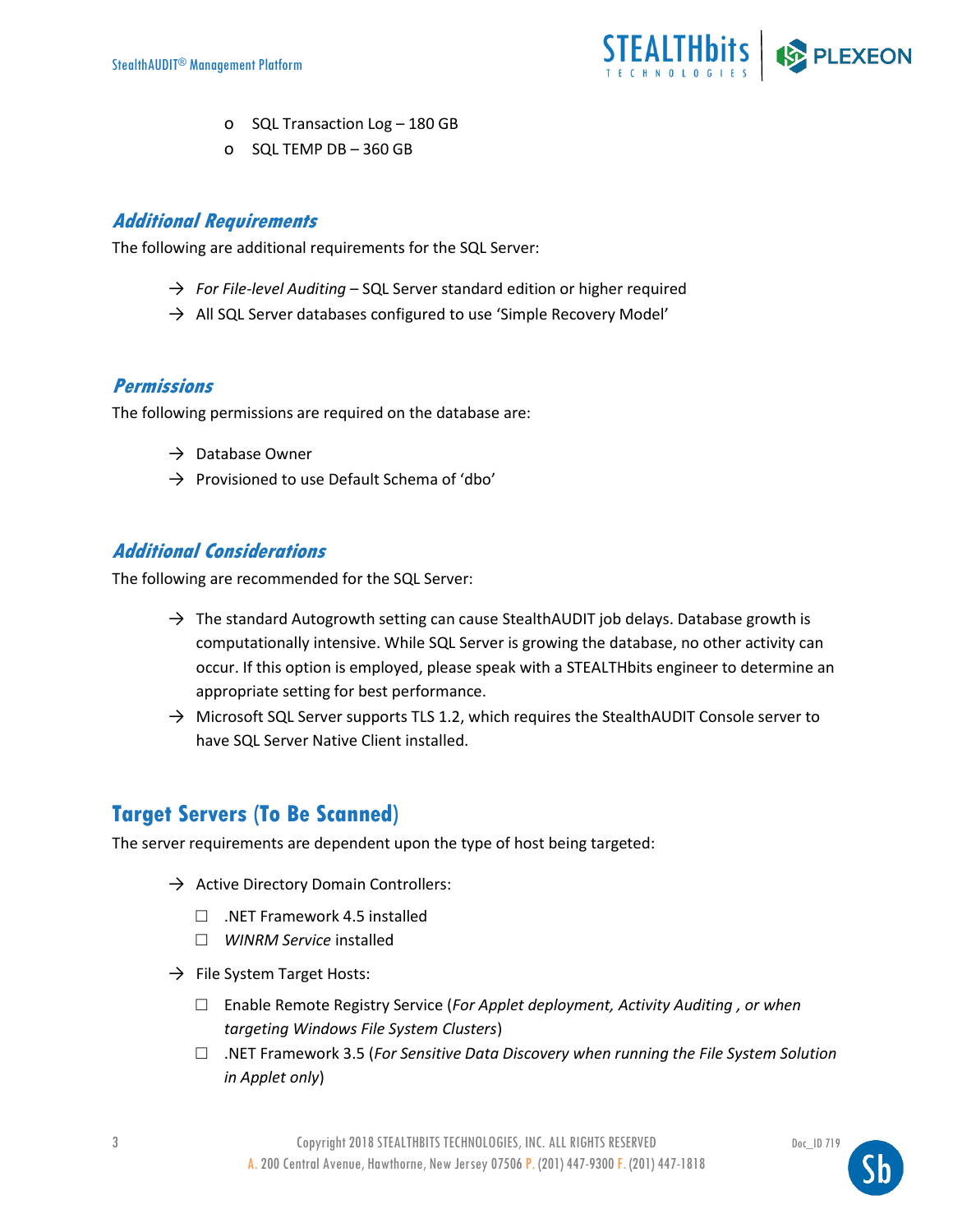

#### **Additional Requirements for File System Hosts**

File system hosts have additional requirements which are dependent upon the type of file system being targeted and the scope of the auditing (permissions/access, activity, sensitive data discovery). See the following configuration guides for these requirements.

- → *[Windows File System Server Configuration Guide](https://www.stealthbits.com/jdownloads/Documentation%20User%20Guides%20PDF/STEALTHbits_SMP_FS_WindowsConfiguration_Guide.pdf)*
- → *[NetApp Data ONTAP Cluster-Mode Device Configuration Guide](https://www.stealthbits.com/jdownloads/Documentation%20User%20Guides%20PDF/STEALTHbits_SMP_FS_NetAppC-Mode_ConfigGuide.pdf)*
- → *[NetApp Data ONTAP 7-Mode Device Configuration Guide](https://www.stealthbits.com/jdownloads/Documentation%20User%20Guides%20PDF/STEALTHbits_SMP_FS_NetApp7-Mode_ConfigGuide.pdf)*
- → *[EMC Isilon Device Configuration Guide](https://www.stealthbits.com/jdownloads/Documentation%20User%20Guides%20PDF/STEALTHbits_SMP_FS_EMC-Isilon_ConfigGuide.pdf)*
- → *[EMC Celerra, VNX, VNXe, VMAX3, or Unity Device Configuration Guide](https://www.stealthbits.com/jdownloads/Documentation%20User%20Guides%20PDF/STEALTHbits_SMP_FS_EMC-Celerra_ConfigGuide.pdf)*
- → *[Hitachi Device Configuration Guide](https://www.stealthbits.com/jdownloads/Documentation%20User%20Guides%20PDF/STEALTHbits_SMP_FS_Hitachi_ConfigGuide.pdf)*

#### **Permissions**

Permissions required for auditing are dependent upon the type of host being targeted:

- → *Active Directory Domain Controllers* Membership in the Domain Administrator group in the target domain
- → *File system hosts* Permissions are dependent upon the type of file system being targeted and the scope of the auditing (permissions/access, activity, sensitive data discovery). See the *[File System Permissions](https://www.stealthbits.com/jdownloads/Documentation%20User%20Guides%20PDF/STEALTHbits_SMP_FileSystem_Permissions.pdf)* document for a list of permissions and port requirements. The information is also included in the configuration guides referenced in the Additional Requirements section.
- $\rightarrow$  *Workstations and Servers* Membership in the local Administrators group on the target host

#### **Virtual Environment Recommendations**

While physical machines are always preferred, we fully support the use of virtual machines. This section contains special considerations when leveraging virtualization.

- $\rightarrow$  VMWare® ESX® If using ESX, the following specifications are recommended:
	- □ ESX 4.0 / ESXi<sup>™</sup> 4.1 or higher
	- $\Box$  Virtual Hardware 7 or higher
	- $\Box$  All Virtual Machines installed on the same datacenter / rack
- $\rightarrow$  Virtual Storage Consideration:
	- $\square$  In the server requirements, when separate disks are required for the servers, that should translate to separate data stores on the VM host machine.

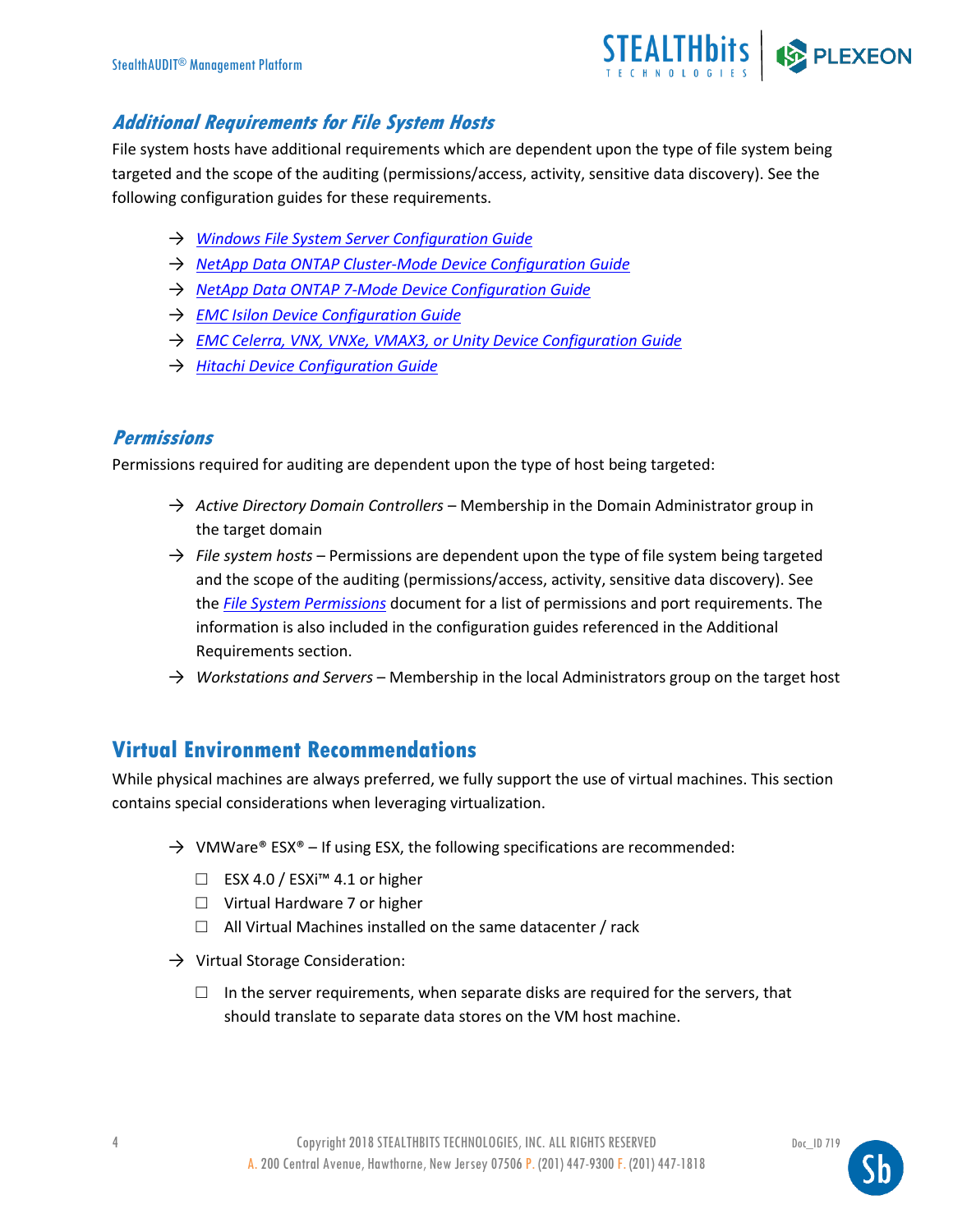

# **Software Downloads & Documentation**

Download the following software binaries prior to implementation (license key will be required for installation):

- $\rightarrow$  StealthAUDIT Management Platform (v8.1.0.163+) <https://downloads.stealthbits.com/access/files/SAHotFixes/SMP-CU/8.1/SMP-CU.zip>
- $\rightarrow$  Access Information Center [https://downloads.stealthbits.com/access/files/SAHotFixes/SMP-](https://downloads.stealthbits.com/access/files/SAHotFixes/SMP-CU/AIC/8.1/AccessInformationCenter.msi)[CU/AIC/8.1/AccessInformationCenter.msi](https://downloads.stealthbits.com/access/files/SAHotFixes/SMP-CU/AIC/8.1/AccessInformationCenter.msi)
- $\rightarrow$  Sensitive Data Discovery Add-on [https://downloads.stealthbits.com/access/files/SAHotFixes/SMP-](https://downloads.stealthbits.com/access/files/SAHotFixes/SMP-CU/SDD/8.1/SensitiveDataAddonFSAA.msi)[CU/SDD/8.1/SensitiveDataAddonFSAA.msi](https://downloads.stealthbits.com/access/files/SAHotFixes/SMP-CU/SDD/8.1/SensitiveDataAddonFSAA.msi)

Documentation for the products can be accessed on the STEALTHbits Website (links require website login):

- → [StealthAUDIT Management Platform Documentation](https://www.stealthbits.com/stealthaudit-user-guide)
- → [Access Information Center Documentation](https://www.stealthbits.com/aic-user-guide)

# **Readiness Checklist**

Please follow this checklist to ensure all required components have been installed before the implementation work session.

| <b>CHECKLIST</b>                                                                              |  |  |  |  |
|-----------------------------------------------------------------------------------------------|--|--|--|--|
| Windows console meeting StealthAUDIT & AIC system requirements (as specified)                 |  |  |  |  |
| $\rightarrow$ Windows Server 2008 R2+ / US English Language Installation                      |  |  |  |  |
| IIS / .NET Framework 4.5 (see the Necessary IIS Components section)<br>$\rightarrow$          |  |  |  |  |
| .NET Framework 3.5 (Sensitive Data Discovery only)<br>$\rightarrow$                           |  |  |  |  |
| $\rightarrow$ Appropriate Permissions                                                         |  |  |  |  |
| SQL Server 2008+ database meeting system requirements (as specified)                          |  |  |  |  |
| $\rightarrow$ US English Language Instance                                                    |  |  |  |  |
| $\rightarrow$ Simple Recovery Model                                                           |  |  |  |  |
| $\rightarrow$ Appropriate Permissions                                                         |  |  |  |  |
| $\rightarrow$ For Activity Auditing: SQL Server Enterprise Edition                            |  |  |  |  |
| Disable User Access Control (Recommended)                                                     |  |  |  |  |
| Turn off Internet Explorer Advanced Security for Administrators (Recommended)                 |  |  |  |  |
| SQL Server Native Client installed on the StealthAUDIT Console server                         |  |  |  |  |
| Microsoft Silverlight installed on client browser for viewing the AIC after installation (AIC |  |  |  |  |
| only)                                                                                         |  |  |  |  |
| SQL Server Management Studio installed on the StealthAUDIT Console server (Optional)          |  |  |  |  |

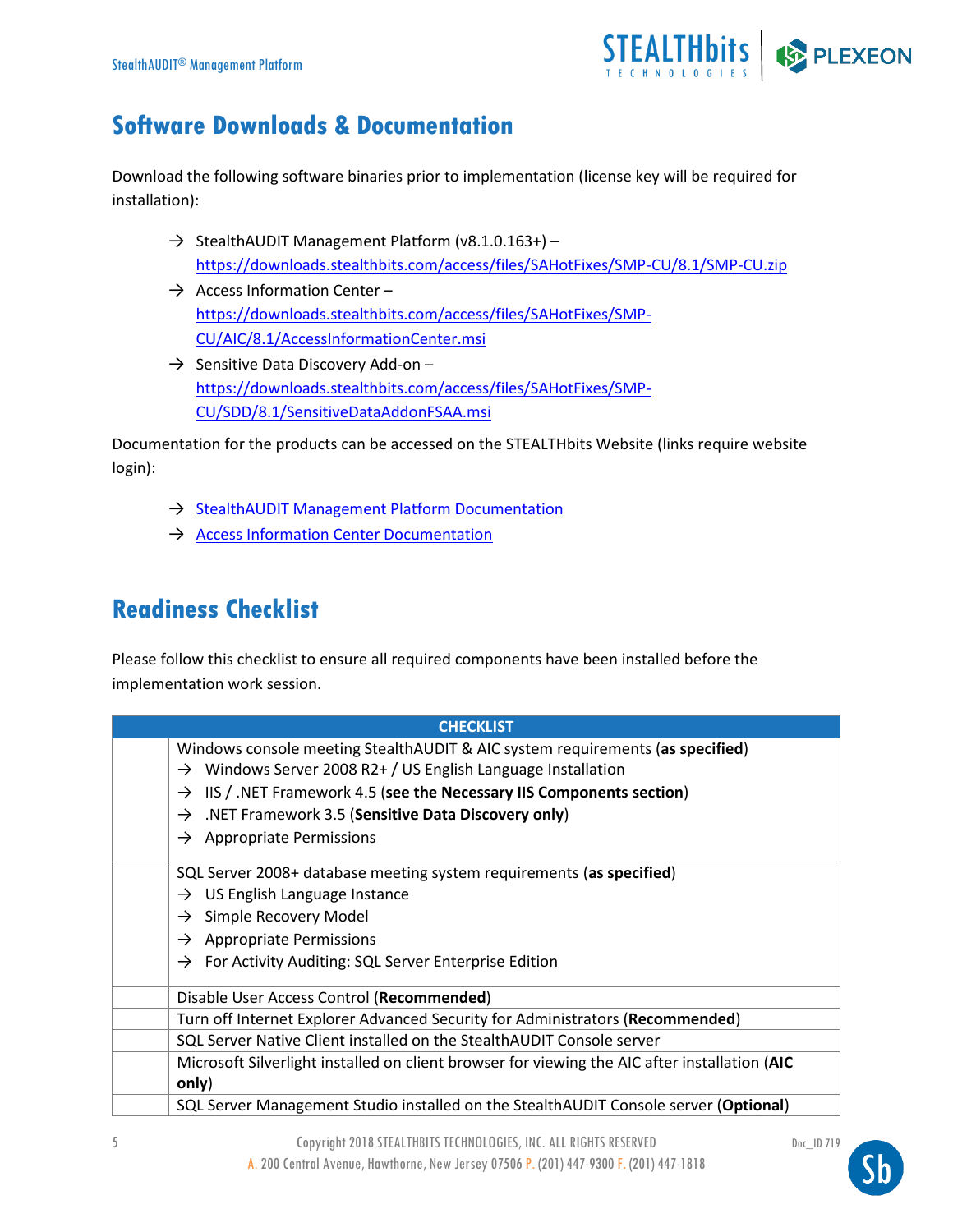

| .NET Framework 3.5 installed on targeted servers in order to run applet scans (Sensitive Data |  |  |
|-----------------------------------------------------------------------------------------------|--|--|
| Discovery only)                                                                               |  |  |
| Account with appropriate permissions to targeted servers (as specified)                       |  |  |
| Appropriate components and License Key downloaded onto software console                       |  |  |
| Sign up for a website account at www.stealthbits.com                                          |  |  |

### <span id="page-5-0"></span>**Necessary IIS Components**

The following Internet Information Services (IIS) components are required for the AIC. The following lists of IIS components are provided for a Windows 2016, a Windows 2012+, and a Windows 2008 R2 platforms. See the Appendix of the *[StealthAUDIT Installation Guide](https://www.stealthbits.com/stealthaudit-user-guide)* for additional information.

| <b>Windows 2016</b>                          | Windows 2012+                       | <b>Windows 2008 R2</b>                |
|----------------------------------------------|-------------------------------------|---------------------------------------|
| <b>Server Roles</b>                          | <b>Server Roles</b>                 | $\rightarrow$ Roles                   |
| $\rightarrow$ Web Server (IIS)               | $\rightarrow$ Application Server    | <b>Application Server</b><br>П        |
| Web Server<br>П                              | Web Server (IIS) Support<br>П       | Web Server (IIS)<br>$\Box$            |
| <b>Common HTTP Features</b><br>$\Omega$      | $\rightarrow$ Web Server (IIS)      | $\rightarrow$ Application Server >    |
| <b>HTTP Redirection</b><br>$\bullet$         | Web Server<br>$\Box$                | <b>Role Services</b>                  |
| <b>Health and Diagnostics</b><br>$\circ$     | <b>Management Tools</b><br>$\Box$   | Web Server (IIS)<br>$\Box$            |
| <b>Request Monitor</b>                       | <b>IIS 6 Management</b><br>$\Omega$ | Support                               |
| Performance<br>$\circ$                       | Compatibility                       | $\rightarrow$ Web Server Role (IIS) > |
| <b>Dynamic Content</b><br>$\bullet$          | IIS <sub>6</sub>                    | <b>Role Services</b>                  |
| Compression                                  | Management                          | <b>Management Tools</b><br>$\Box$     |
| Security<br>$\circ$                          | Console                             | > IIS 6 Management                    |
| <b>Basic</b>                                 | <b>IIS 6 Scripting</b><br>$\bullet$ | Compatibility                         |
| Authentication                               | Tools                               |                                       |
| Windows                                      |                                     |                                       |
| Authentication                               | <b>Features</b>                     |                                       |
| <b>Management Tools</b><br>$\Box$            | $\rightarrow$ .NET Framework 4.5    |                                       |
| <b>IIS 6 Management</b><br>$\circ$           | Features                            |                                       |
| Compatibility                                | <b>WCF Services</b><br>П            |                                       |
| <b>IIS 6 Management</b>                      | <b>HTTP Activation</b><br>$\circ$   |                                       |
| Console                                      |                                     |                                       |
| <b>IIS 6 Scripting Tools</b>                 |                                     |                                       |
|                                              |                                     |                                       |
| <b>Features</b>                              |                                     |                                       |
| NET Framework 4.6 Features.<br>$\rightarrow$ |                                     |                                       |
| <b>WCF Services</b><br>П                     |                                     |                                       |
| <b>HTTP Activation</b><br>$\circ$            |                                     |                                       |
|                                              |                                     |                                       |